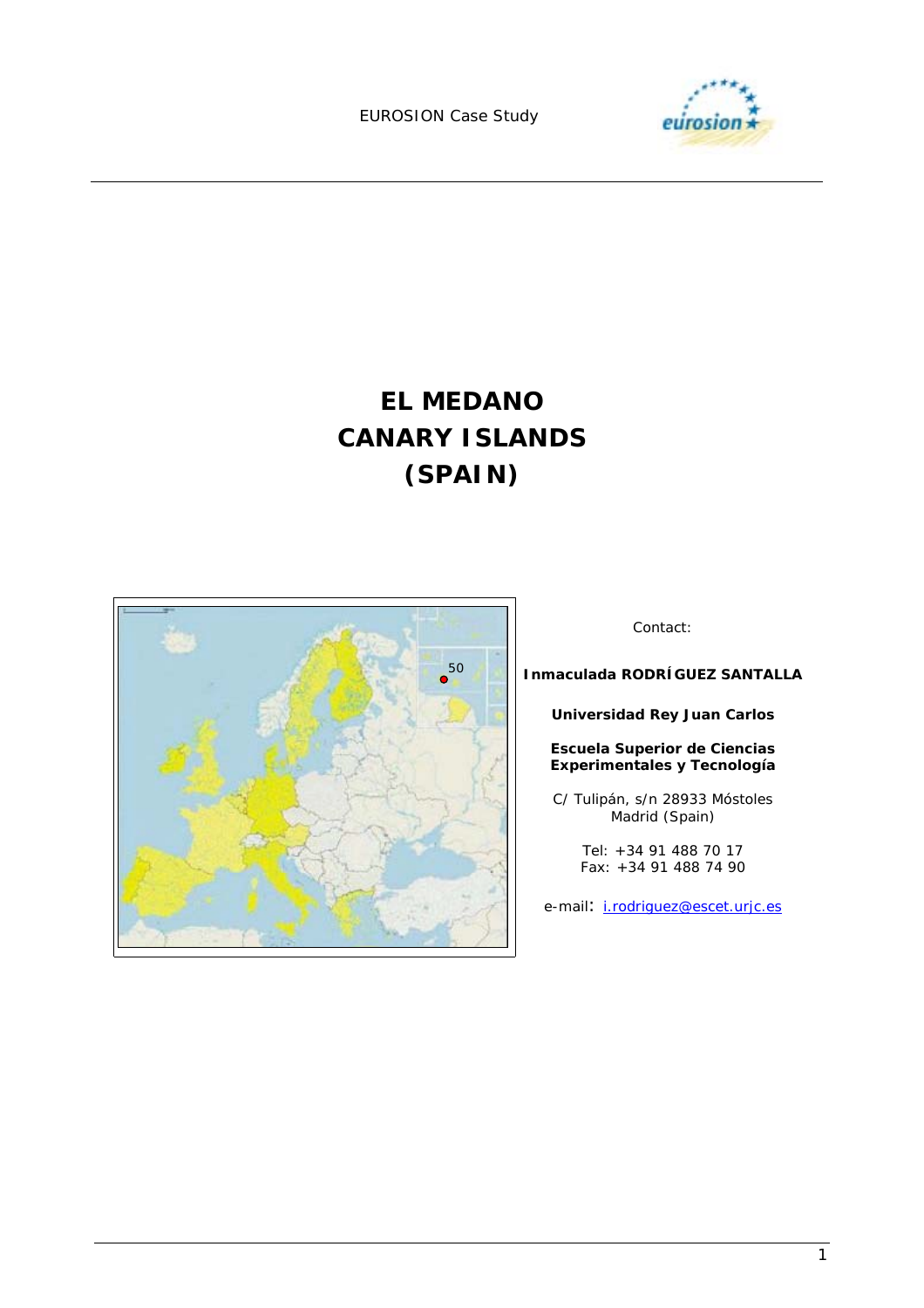

# **1. GENERAL DESCRIPTION OF THE AREA**

The Montaña Roja Special Nature Reserve (Canary Island Natural Areas Act 12/1994, 19 December) is found in the municipality of Granadilla de Abona and has a surface area of about 166ha. The Nature Reserve extends 3km along the coast in the southern part of the island Tenerife.

The Nature Reserve is named after the volcanic cone (Montana Roja) which is found in the Reservation. Leocadio Machado beach is situated on the eastern flank of the reserved area whilst the southern boundary marked by low water mark as far as to the eastern end of La Tejita beach.The Nature reserve is 75m inland from the coast and with flat land in the northern flank running from El Médano to Los Abrigos.



*Fig. 1: Position of the study area.* 

### **1.1. Physical processes**

### **1.1.1 Classification**

- > GENERAL: barrier island coast
- > CORINE: beaches
- > Coastal Guide: coastal plain, beach

### **1.1.2 Geology**

The presence of Series III (recent series) pyroclastic basalt rocks, basalt flows of the same series and salic pumice tufa is determined by the volcanic nature of the coastal area. Geomorphologically, Along side the two volcanic cones, Montaña Roja (171m) and Montaña Bocinegro (36m), various types of sand formations are found. Sandy beaches are situated on both sides of Montaña Roja (Leocadio Machado beach and La Tejita beach – see Figures 2 and 3). Fossilised dunes situated in a wider area at the eastern and south-eastern base of Montaña Roja. The dunes or sand banks are currently threatened by human activity.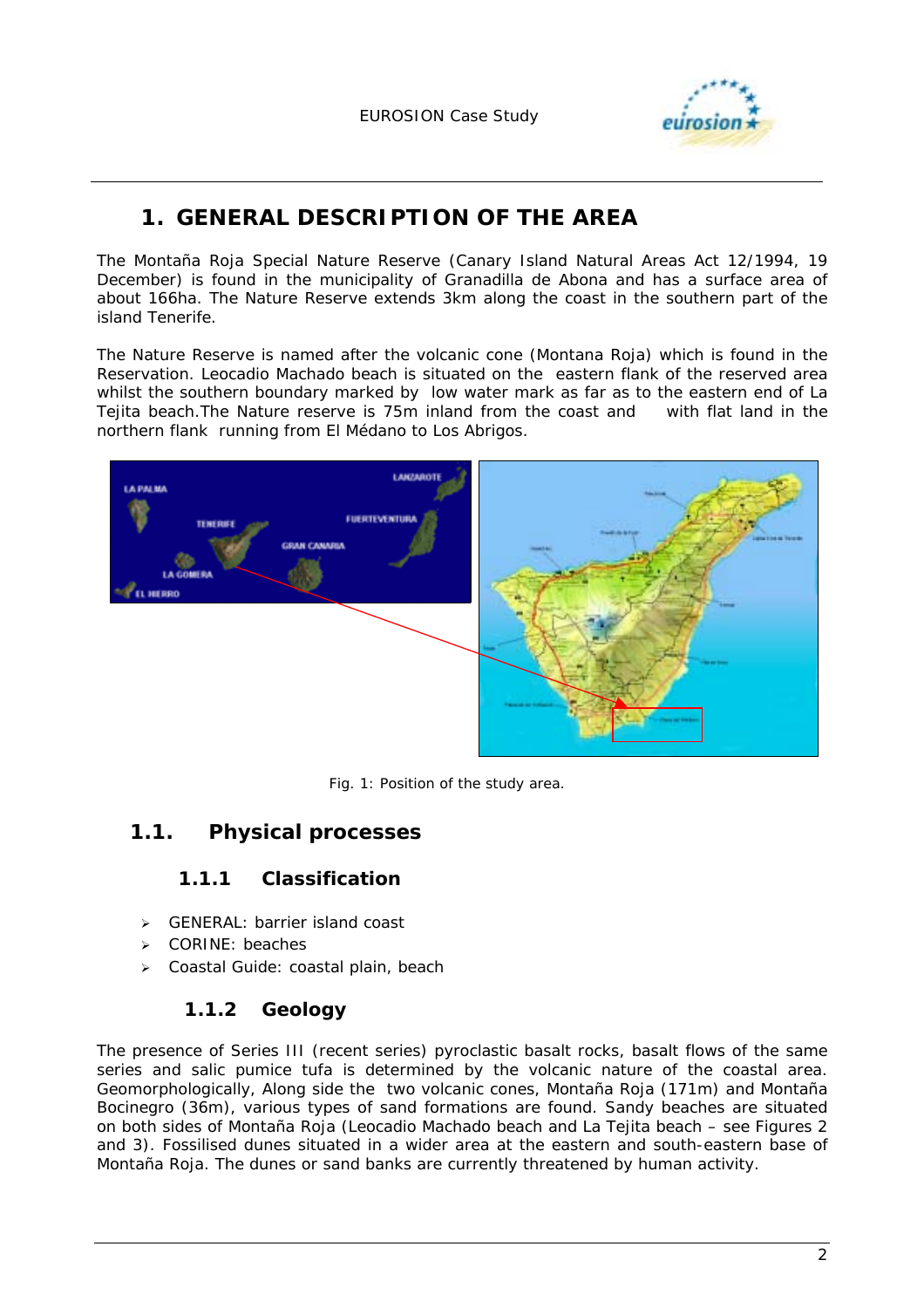



*Fig. 2: Leocadio Machado beach and El Médano town.* 

On average 36% of the 5km coastline (including the area unaffected by the protection regime) is made up of beaches of wind-blown sand, largely consisting of pumice material, black basalt, grey trachyte and, to a lesser degree, magnetite (see Geological map of the zone in Figure 4). These sandy ecosystems are formed due to pyroclastic flows from the two volcanic cones at both ends.



*Fig. 3: Montaña Roja mountain and La Tejita beach.*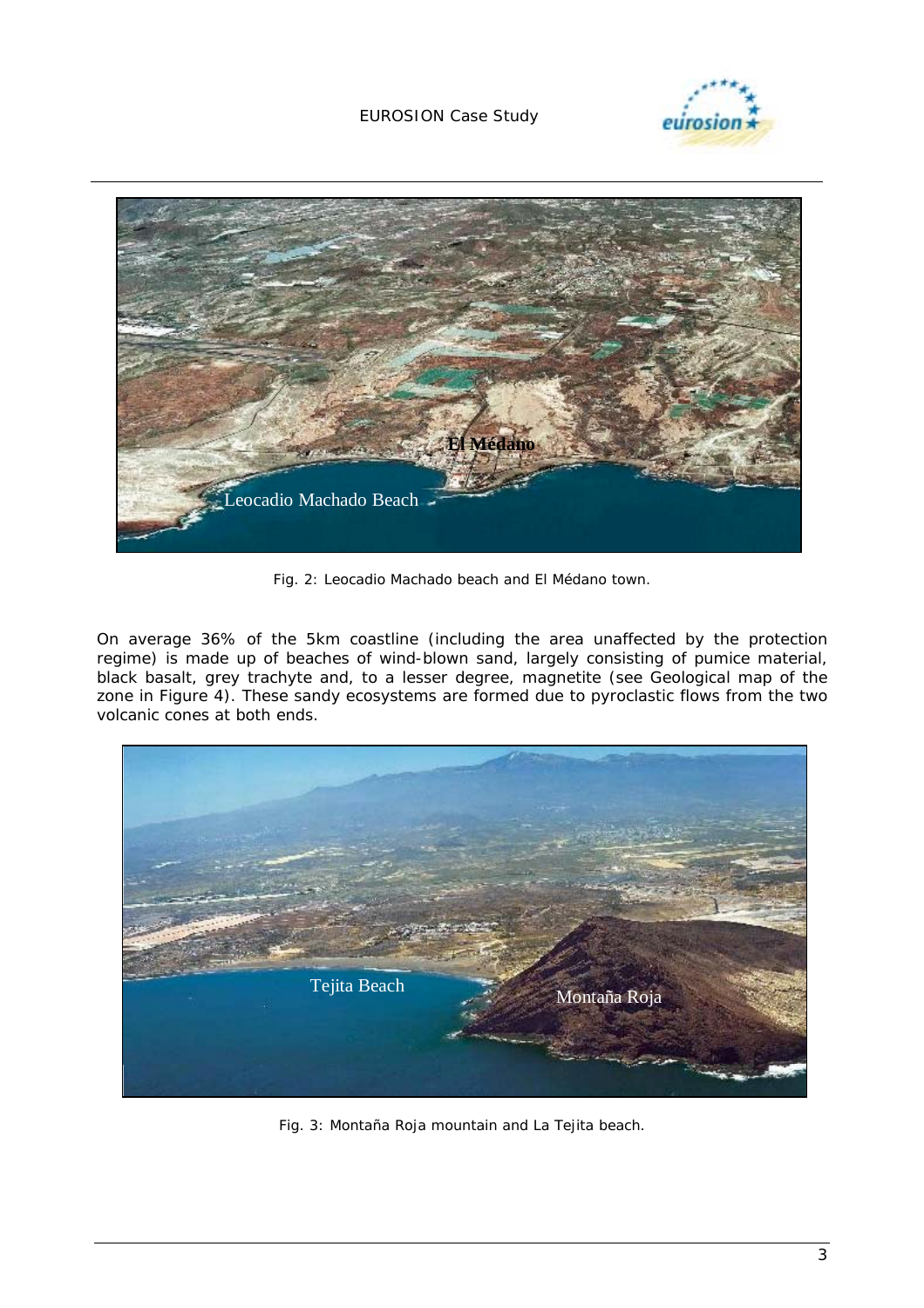



*Fig. 4: Geological Map (Garcia et al., 1996).* 

## **1.1.3 Morphology**

The front of Montaña Roja forms a sloping coastline, with a rocky base, flanked on both sides by sandy pocket beaches (see Figure 5).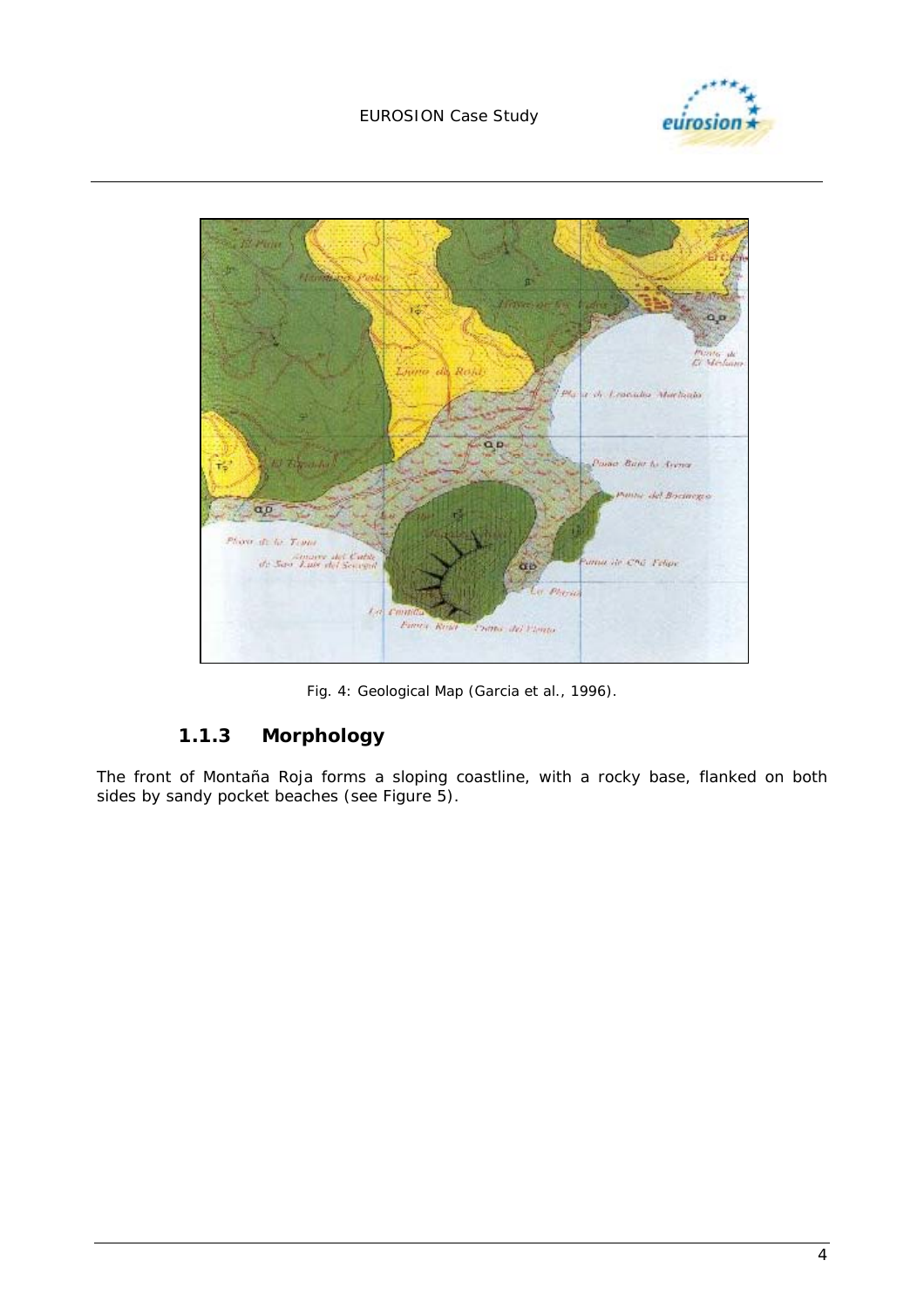



*Fig. 5: Coastal typology (Cruz, 1998).* 

### **1.1.4 Physical processes**

#### **Climatology**

According to Köppen's classification for the Canary Islands, this area has a warm desert climate, with dry summers. The dominant characteristics of the area are, basically: (a) regular temperature, (b) high atmospheric humidity and, (c) scarce rainfall. The intense sunshine and evaporation makes the precipitation 10 times higher than under the normal situation. The average annual temperature is about 21ºC, with average annual rainfall of 132.5mm, an average 33.3 days of rain a year and relative annual humidity averaging 65%.

#### **Winds**

The trade winds constantly blow from NNE and along the coast with a frequency of around 22% in summer and 25-30% in winter. The winds are strongly felt on the northern side of Montaña Roja, but less so on La Tejita beach because of the protective effect of the mountain.

#### **Coastal dynamics**

The study area is on the south-eastern coast of the Island of Tenerife, with an E-SE orientation. The predominant wind and wave direction is NE, with storms from the third quadrant. Net transport is towards the south (Figure 6).

The pyroclastic volcanic gravel has the quality of retaining wind-blown sand without the need for constructing obstacles. These barriers have retained sea and wind-borne sand, forming beaches of fine sand and gravel and sloping dunes (fossil and recent) with halopsammophytic vegetation.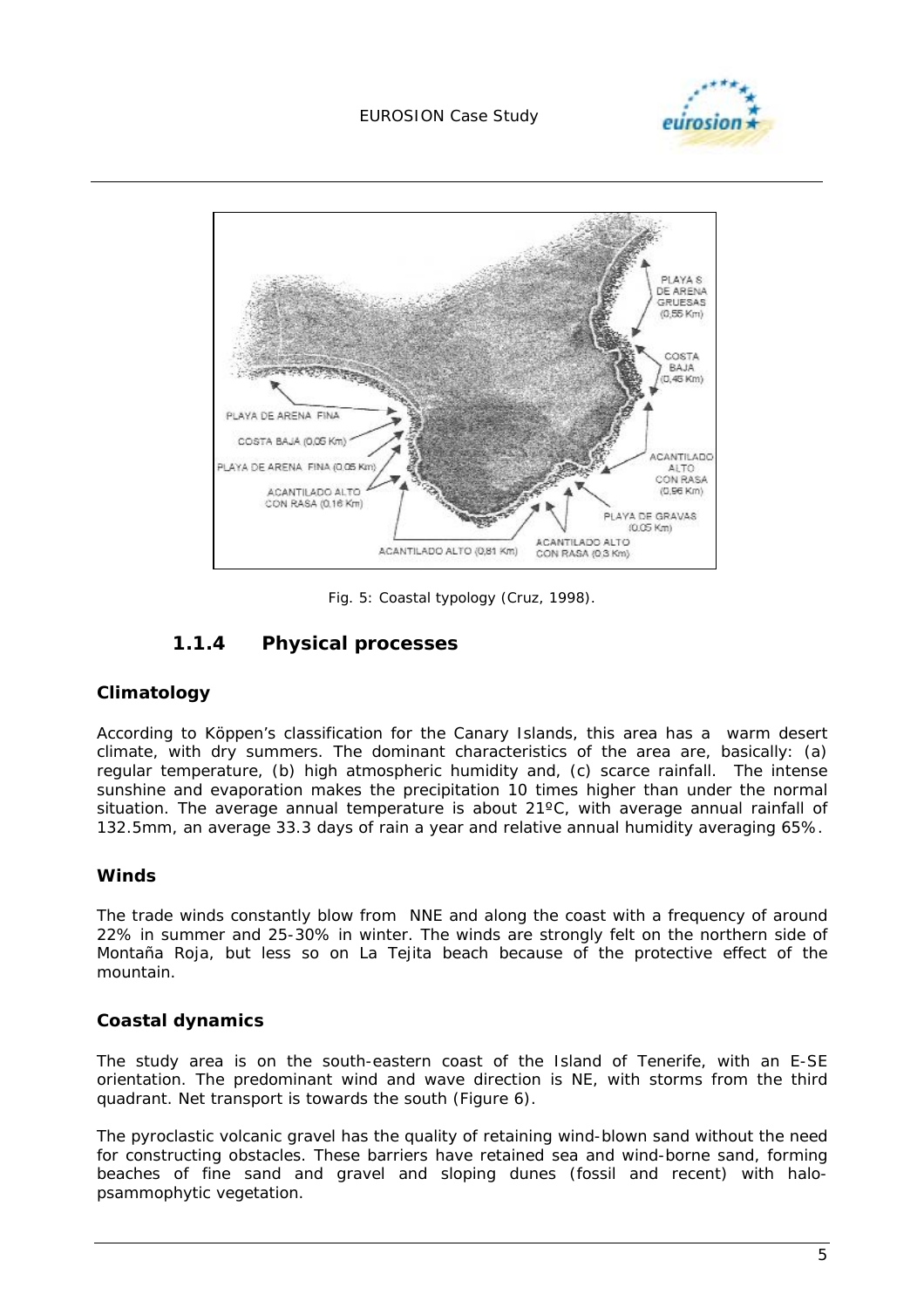

The sediments originate from the north on the salic pumice coast, on the beaches of Callaos and on Montaña Pelada. In the protected area, the erosion of the compacted sand is found due to the uncovering during the mineral extraction carried out in the 60s.

The active sediment drains are on Tejita beach, where the wind-blown sand goes into the sea and is deposited on the bottom inshore or transported further to the south, into deeper water. The beaches, current and fossil dunes, can be considered as seasonal drains.

The high percentage of carbonate in the sand or "jable" (a term that in this case refers to light-coloured, and less compacted sand that has a high calcium content) has a marine origin. The coralline, free seaweed that developed on the shallow sea beds in the past, are eroded and transported to the beaches and the slopes of Montaña Roja by the prevailing dynamic.



*Fig. 6: Sedimentary Dynamics (Cruz, 1998).* 

### **1.2. Socio-economic aspects**

### **1.2.1 Population rate**

Granadilla is the most important urban centre in the area. The municipal population data for 1996 shows 18,508 inhabitants.

#### **1.2.2 Major functions of the coastal zone**

! **Tourism:** this forms the main activity around the reserve. The beaches of Montaña Roja – Leocadio Machado beach and La Tejita beach are visited frequently by the local population and people from outside the municipality. The unusual landscape and its ecological and environmental values lead to the gradually increasing presence of tourists. Windsurfing conditions provided by continuous buffeting NE trade winds, especially on Leocadio Machado beach attracts lots of surfers. In addition, the extensive network of paths criss-crosses the coastal area is a strong attraction for visitors, given the variety of walking routes they can choose culminating on the tops of both volcanic cones.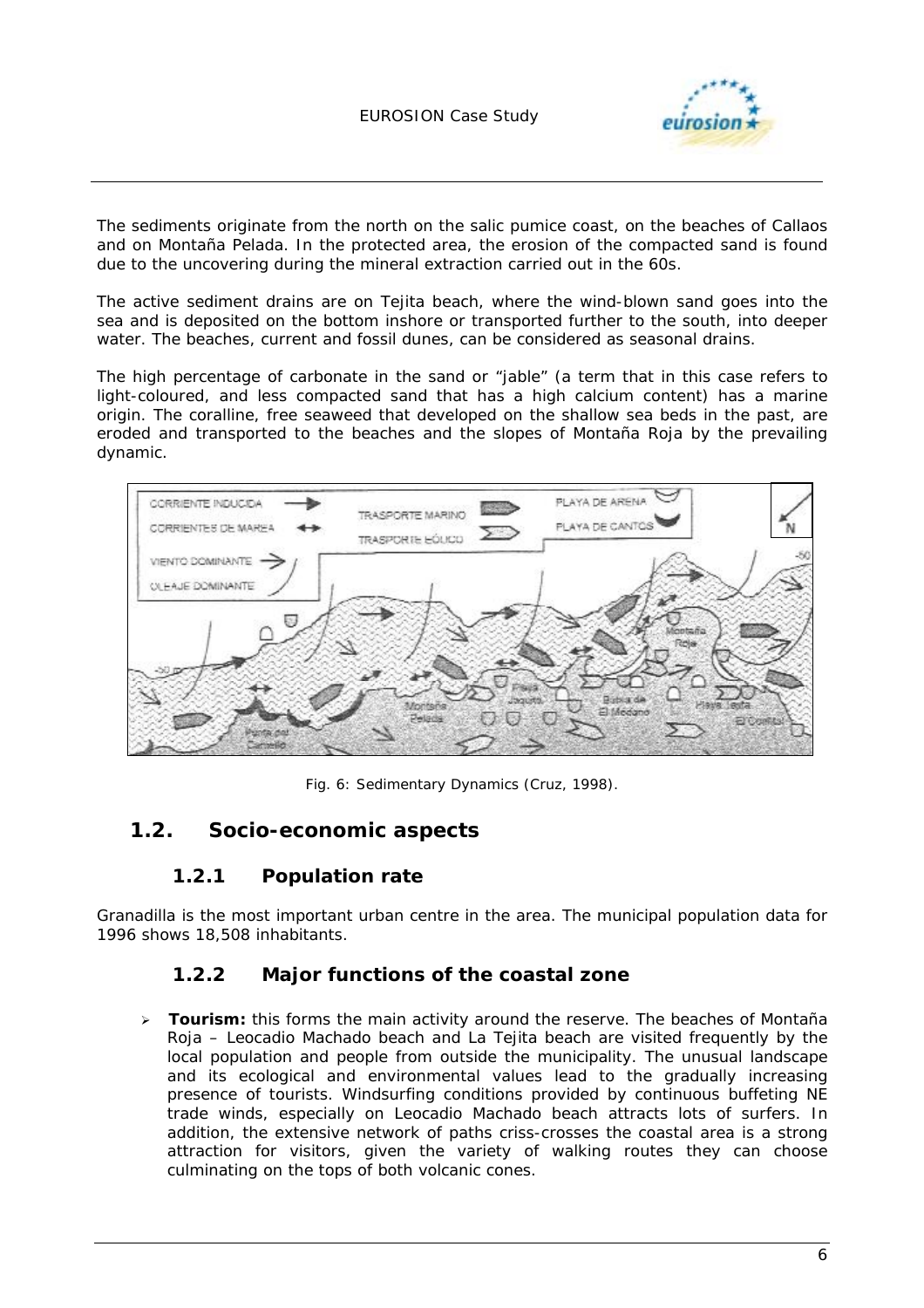



*Fig. 7: Leocadio Machado beach. Down it sets El Médano town, important zone for tourism.* 



*Fig. 8: Montaña Roja mountain.*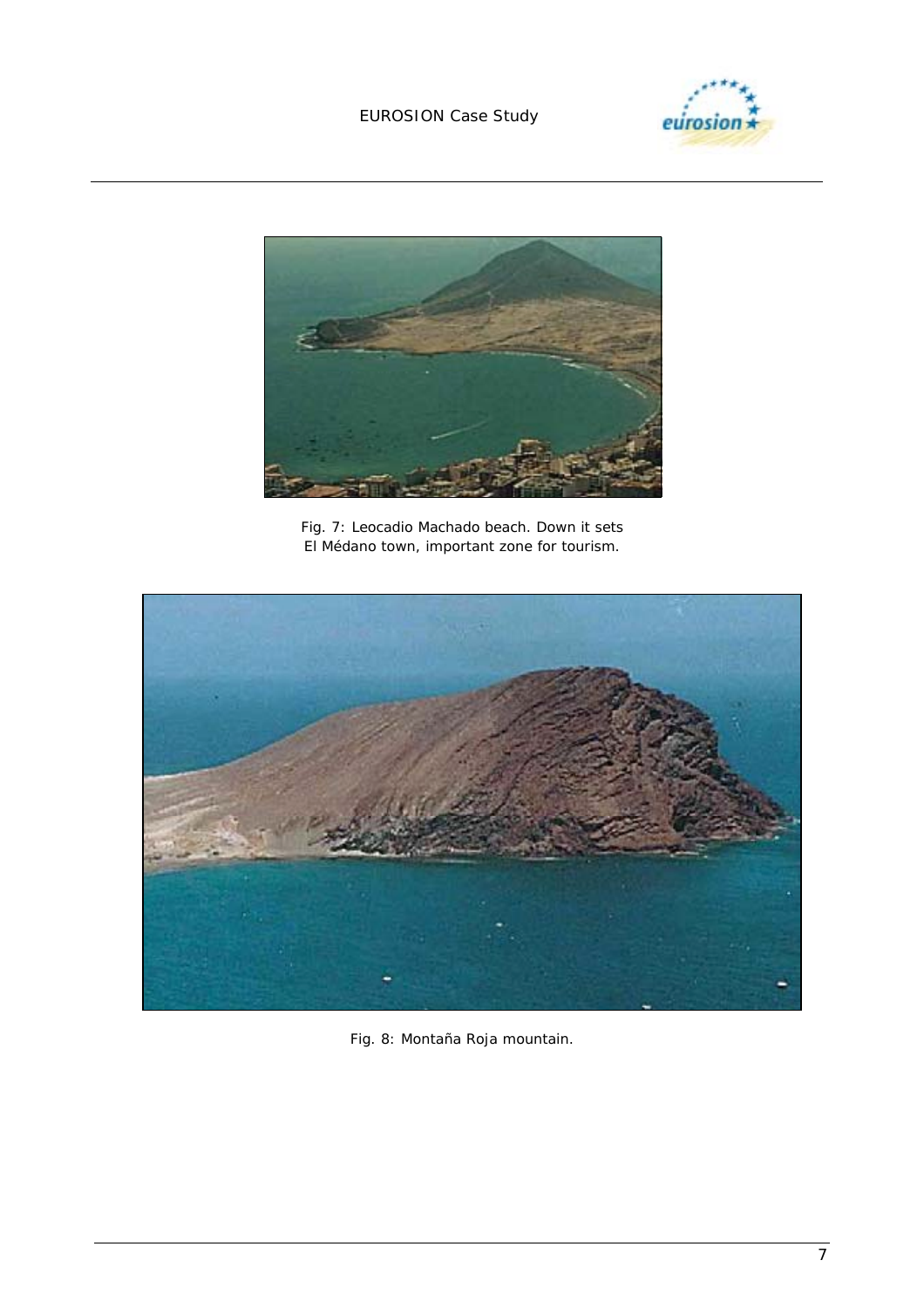



*Fig. 9: La Tejita beach.* 

- ! **Agriculture and Farming:** These two activities have been forbidden by Montaña Roja Management Plan and the provisions of the Canary Island Natural Areas Act 12/1994. This is because of their devastating impact on the environment Even though these activities played an important role in the area's economy in the past,the introduction of tomato-growing in the 1940s, led to the breaking up of part of the soil on the northern part of Montaña Roja and the northern flank of La Tejita beach. Livestock rearing activity involved pasture, largely of goats and sheep, since pre-Hispanic times. This activity continued down to the 20<sup>th</sup> century, when it prove to have severe impact on the northern base of Montaña Roja.
- ! **Fishing:** although officially with a marginal economic impact, fishing forms part of tourism in El Médano and is largely characterised by spot fishing including rod fishing in the rocky area of Las Puntitas and Montaña del Bocinegro. However, nocturnal shellfish gathering has been observed as well as the capture of small and medium-sized species using illegal methods.
- ! **Extraction industry:** Exploitation of the pans and quarries (mineral resources) for sand has practically disappeared in the area around the Montaña Roja Special Nature Reserve. This activity has had a notable effect on the geomorphological and landscape transformation of this natural area. Heavy sand extraction in the period 1964-1977, gave an estimated volume of 200,000 $m<sup>3</sup>$ , largely destined for the many public and private construction works.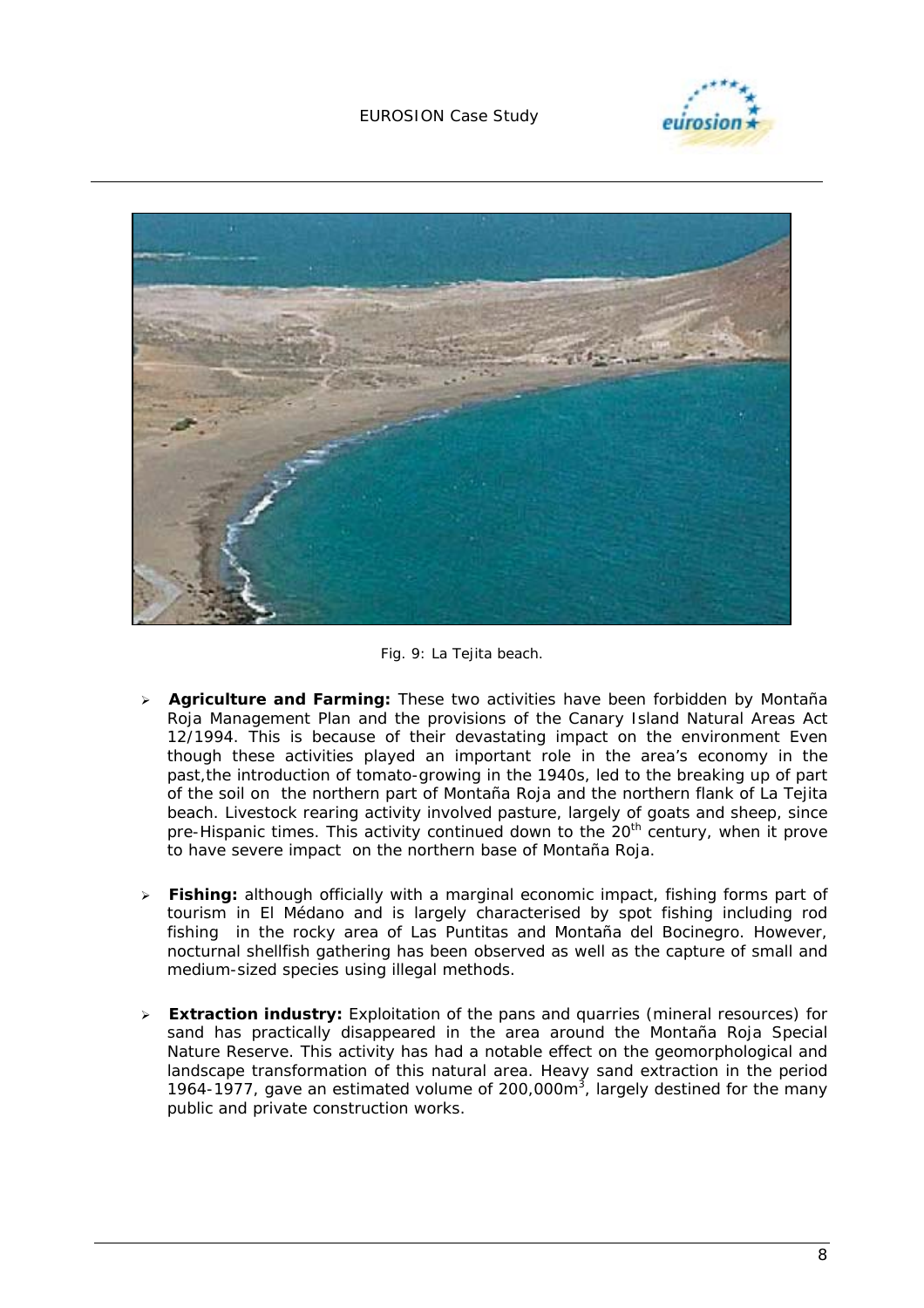

### **1.2.3 Land use**

Given the protection regime regulated the study area, land use is affected by the provisions of the Canary Island Natural Areas Act 12/1994, 19 December and, in accordance with its Article 34.1, by the provisions of the corresponding management plans.

Land use is regulated in three different categories:

- > Use Permitted: which basically refers to all uses compatible with the protection regime.
- ! **Use Prohibited***:* Uses including all kinds of private construction that are that are not scientific and do not respect the landscape and environmental values of the area. Prohibited uses also include all kinds of extraction, especially of sand and dry materials; livestock rearing and agriculture in any form, among others.
- ! **Use with Authorisation***:* this is limited to the establishment of infrastructure in the public interest.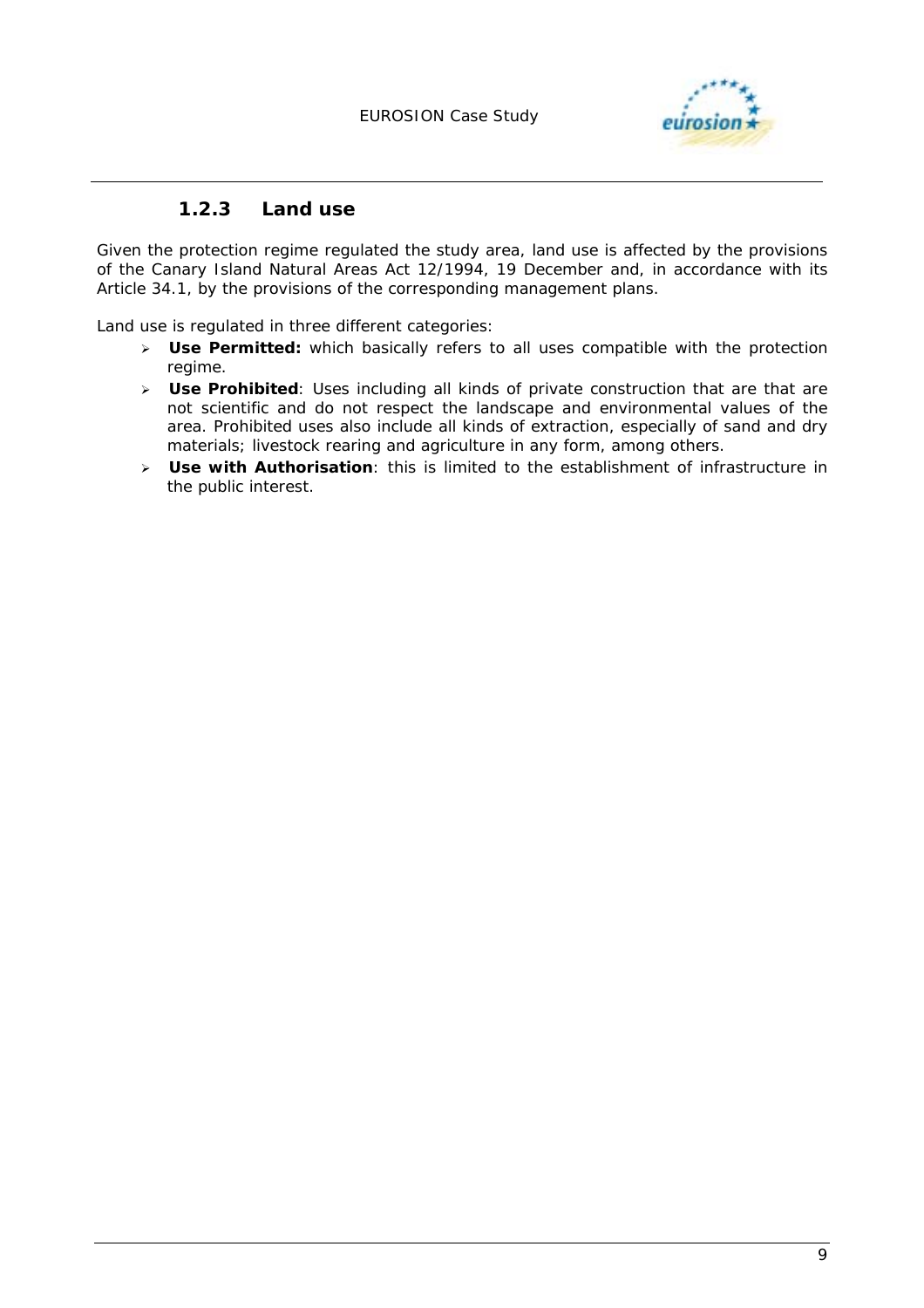

# **2. PROBLEM DESCRIPTION**

### **2.1.1 Impact factors**

#### **Crops**

Channels constructed during the tomato growing period are now dilapidated and eroded and can be seen in the fields at Roja and Tejita.

#### **Pasture**

In the period of the aborigines small plant species grew on the hill slopes after every rainy season. These species are largely "corazoncillo" (lotus sessilifolius) and they often covered wider areas. The elimination of this incipient vegetation due to pasture has retarded the natural processes of evolution of the ecosystem since then.

#### **Sand extraction**

Sand extraction in the 1960s from the eastern side of El Médano and La Tejita beach caused a greater environmental impact including the disappearance of the vegetation and the soil leaving pumice rocks and compacted dunes uncovered.

#### **Landing strip**

The construction of the runway in the 1940s (during the tomato plantation period) in Tejita area created landing facilities supported by landing strip on the Roja plain. The construction of the airstrip has caused the removal of fields with sand dunes.

### **2.1.2 Current impacts**

#### **Indiscriminate uses**

User pressure on the area has increased since the 1960s, Largenumber of cars causing the unregulated construction of tracks. In addition, the uncontrolled number of walkers and hikers has caused land erosion visible as narrow cavities. Secondly, the absence of management controlin the period of clandestine mineral extraction in the area and the dumping of junk and rubbish has resulted into erosion at La Tejita and in the eastern part of the area.

Impacts derived from use of the seashore is evident and includes collecting shellfish, fishing, collecting) beach franchises (deck chairs, parasols), and the cleaning of the beaches of La Bahía and El Médano, with accumulations at the end of the beach.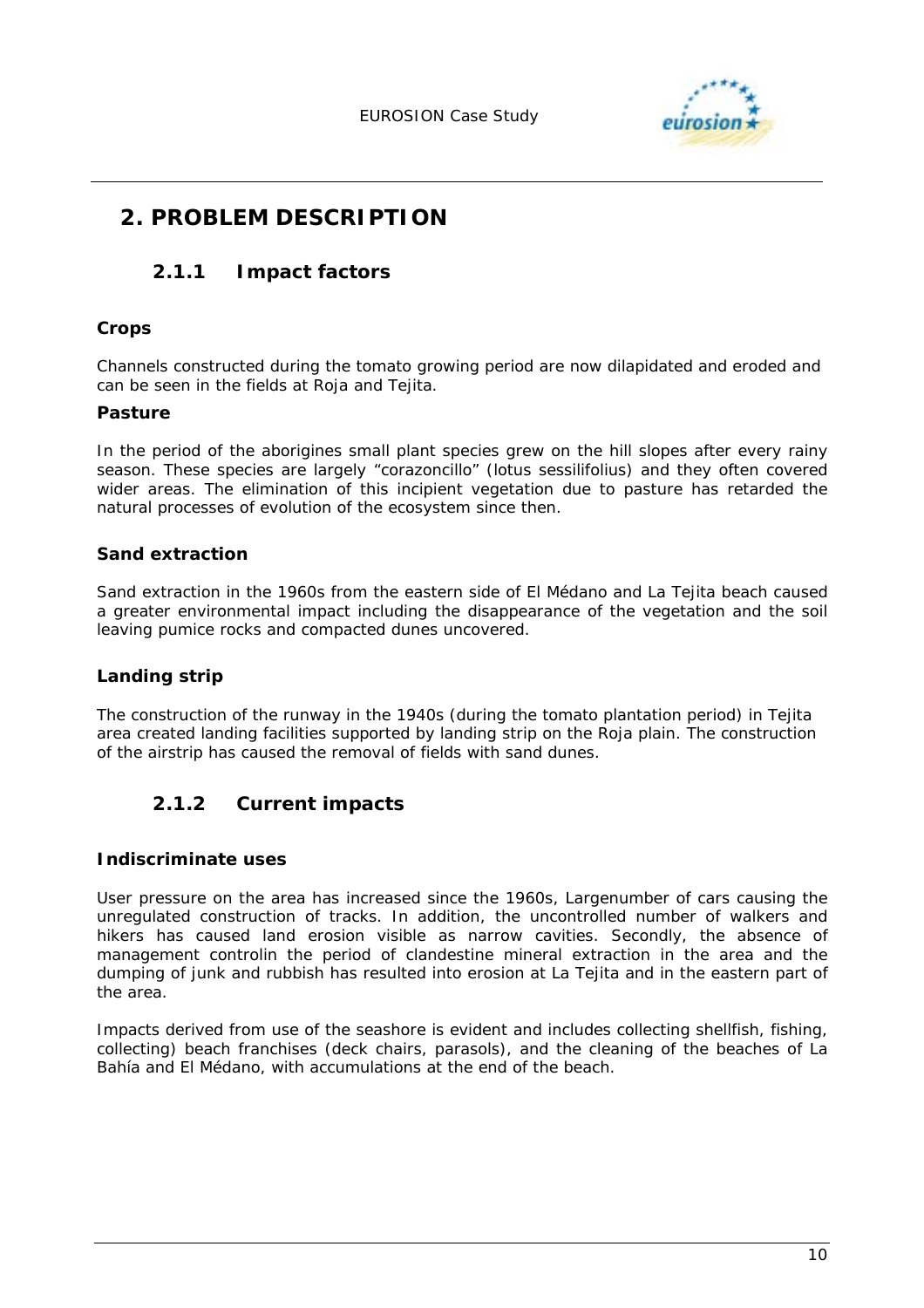

#### **Pollution**

 The geological structure and texture of the substrate as an obstacle to sea and wind transport leads to the floatation and accumulation of rubbish effluent from El Médano. The risk of fuel spills in the sea inlet at La Tejita beach and the impact generated by boat traffic and industrial activities with spillages at sea, are brought in towards La Bahía. and in the west because of the effect of the dominant winds and sea currents.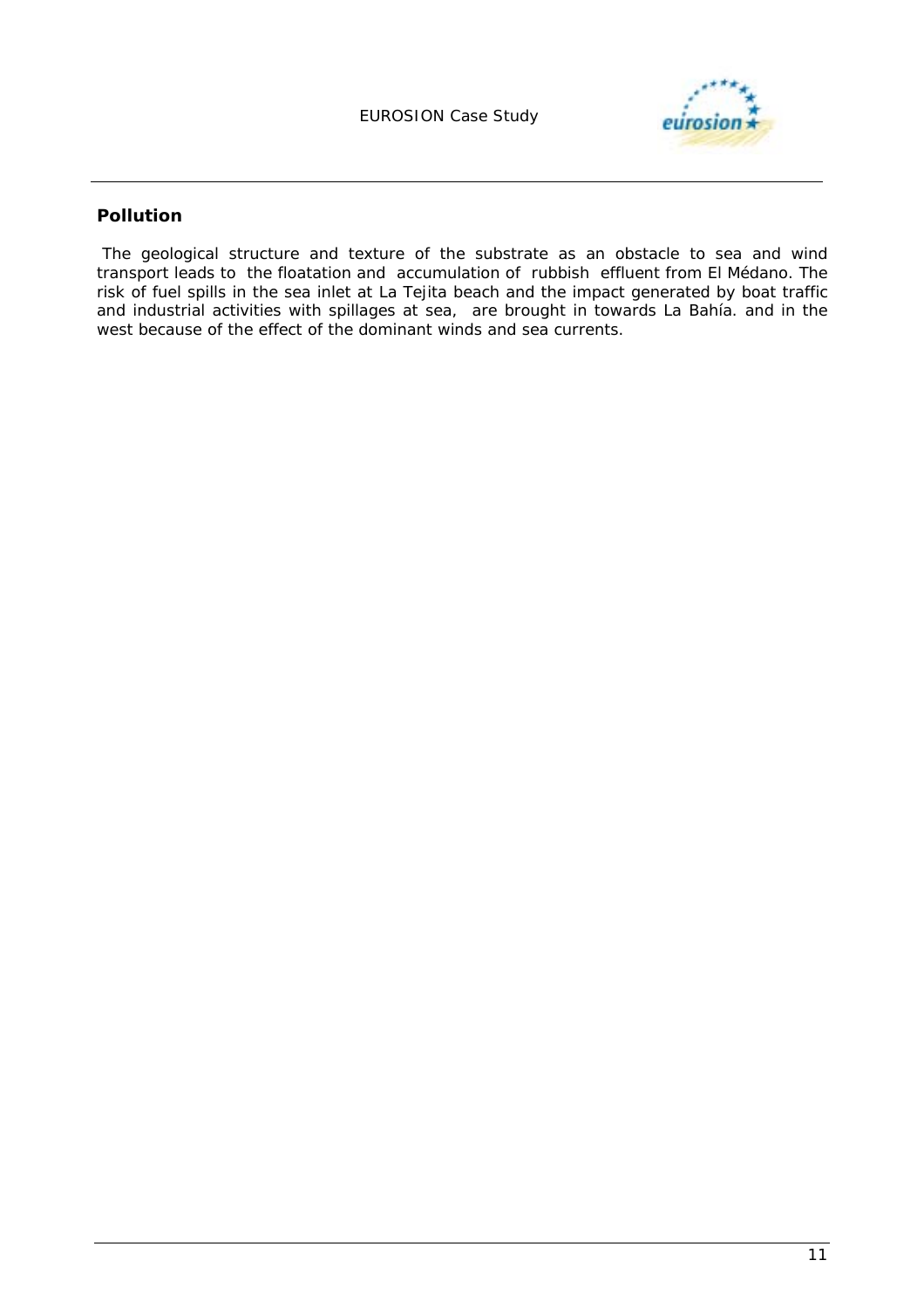

# **3. SOLUTIONS / MEASURES**

### **3.1. Policy options**

The initiatives to protect the natural area can be dated back to 1982, with the inclusion of Montaña Roja in the "*Special Plan for the Protection and Cataloguing of Protected Natural Areas*" (PEPCEN).

The protection activities increased notably in 1987, with the approval of the "*Declaration of Canary Island Natural Areas Act 12/1987"*

Currently the regime has been reclassified as a Special Nature Reserve with the coming into force of the "*Canary Island Natural Areas Act 12/1994, 19 December".*

In Article 34, of the "*Canary Island Natural Areas Act 12/1994* Act, it is laid down that a planning and management instrument for the Special Nature Reserve must be drawn up in the form of a management plan.

The annual publication of the management plan includes a series of actions structured as a five-year plan and directed towards protecting, restoring and conserving the Montaña Roja Special Nature Reserve, whose financial report includes an estimate of the financial cost of the specific activities considered to have impact on the budget.

The strategy followed in the management plan goes for minimum intervention, leaving the natural processes of the area to self-regeneration from specific while at the same time reducing the pressure on the environment using the legal regime it is provided with.

#### **Programmes included in the management plan**

The development of the management plan for the Montaña Roja special natural area includes basic research as the first step towards the recovery of the area. There is a double objective: on one hand making an inventory of the ecosystem's natural resources and discovering its dynamics. On the other, avoiding the development of recovery activities that might generate unwanted impacts and harmonising and adapting investment to the specific criteria determined by the diagnosis for the area.

#### **Study and research programme**

Aimed at gaining an in-depth knowledge of this natural area and establishing a diagnosis enabling the precise identification of the factors affecting its regeneration and conservation.

#### **Environmental restoration programme**

This programme covers two specific aims: reducing the impact on the landscape caused by human activity and occupation and beginning the ecological restoration of the area favouring the regeneration of potential vegetation.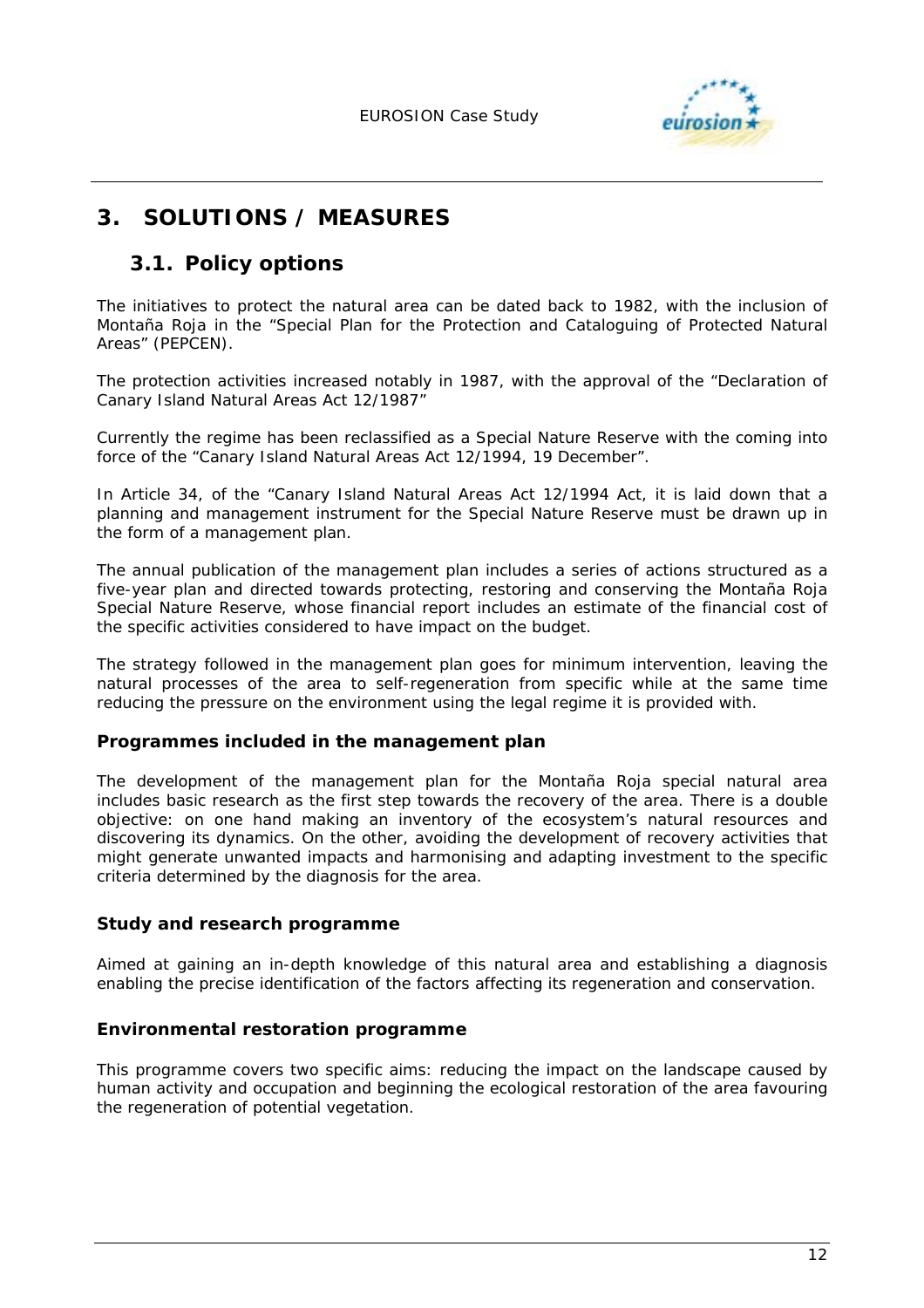

> Landscape Restoration

This attempts to improve the quality of the reserve's landscape by restoring areas of land affected by mineral extraction or uncontrolled tracks, eliminating existing infrastructures generating this kind of impact and rehabilitating constructions that might form part of the public use of the reserve.

 $\triangleright$  Ecological restoration

Aimed at restoring the Roja plain and the eastern base of Montaña Roja from its northern flank to the side that links with the base of Bocinegro mountain, encouraging the dune formation process and the gradual establishment of potential plants and animals.

#### **Wildlife action programme**

This includes the complete prohibition of any kinds of activity in the area, studies the impact caused by the introduction of foreign and domestic species, prevents access to bird nesting areas and controls and promotes an appropriate use of pesticides in the farms surrounding the area.

#### **Monitoring programme**

The programme affects both bird populations, with special reference to those linked to the dunes and marine habitats, and the monitoring of plant formations, with special reference to those linked to the dunes (psammophytic).

Secondly, it also includes a monitoring and evaluation plan for management actions as well as for the coastal dynamics of sand (dunes and sand banks), the levels of pollution on the coastal strip and the impact of users in relation to the information/interpretation programmes to be developed.

#### **Public use programme**

This is intended to organise cultural, education and recreational activities that can be carried on in the reserve, laying down which ones are compatible with protecting the natural resources and with its own protection objectives.

This programme identifies priority actions in relation to the infrastructures that the area has to support in order to facilitate and promote proper use of it by users and visitors.

Among the measures included, the following should be mentioned because of their effect on the conservation of the natural area: the signalling of routes with the aim of regulating passage through areas of restricted use and channelling and controlling the educational and recreational use; the installation of access control points and landscape viewpoints; the equipping of service areas to meet public needs, and a programme of nature information and interpretation based on the use of various publications and the signing of the footpath network.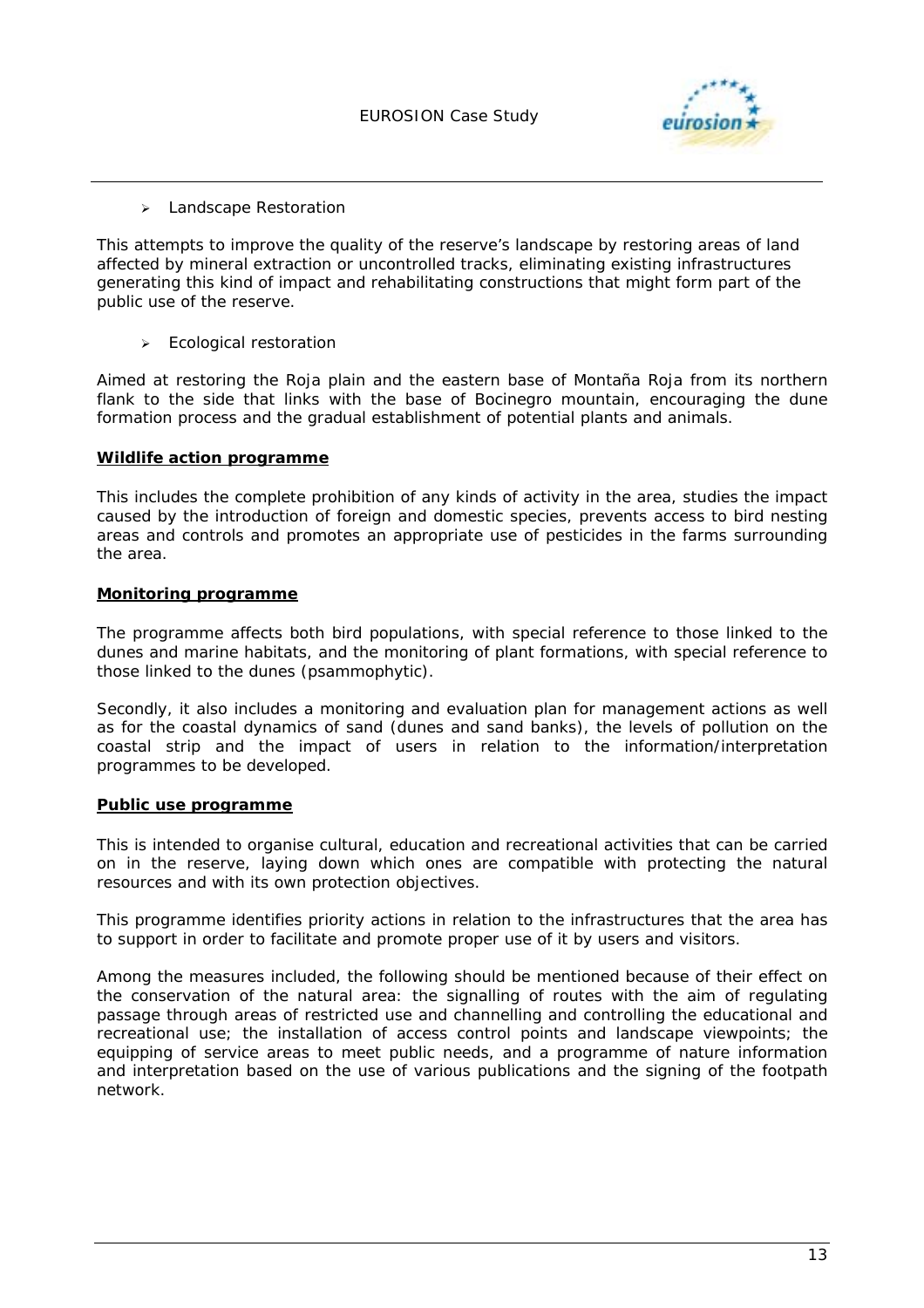

### **3.2 History of the restoration**

In 1991, in the context of a course at the College/Workshop for Recovering Coastal Areas of El Cabezo (El Médano), the possibility was suggesting of carrying out a dune regeneration experiment.

The idea consisted of placing surpluses of various types of materials including marine material – seaweed, sea grasses – ripped up by the currents and wave action and which tend to be deposited on the sea shore on the bare areas on the eastern side of the natural area.

The material was covered with sand, in the hope that it would serve both to gradually retain more sand and for the germination on the organic material of vegetation that would allow the newly built up dune to become fixed.

Although the rainfall system was not very generous, making plant germination difficult, from the beginning of the experiment to the drawing up and carrying out of the Pilot Study (1997) it could be determined that sand was retained and that some plant species, like the "uvilla de mar" (Zygophyllum fontanesii), whose seeds are very tolerant of salt water, did develop.

In 1995 another experiment was begun also aimed at recovering eroded soil. In this case, it was decided to have small obstacles in a completely bare exposed area. This experiment was carried out scattering of  $2m^3$  of volcanic gravel of the same material as part of the eastern slope of Bocinegro mountain. The experiment is based on the volcanic gravel's capacity to retain sand, on which plants germinate, beginning the process of soil regeneration and dune formation.

Both experiments enabled the development of new initiatives, among which the Pilot Regeneration Study is most important.

#### **Pilot regeneration study**

This study began in 1997 and is included in the initiative for carrying out basic research included in the development of the management plan for the Montaña Roja Special Nature Reserve as a first step towards the recovery of the area.

The aim is to overcome the situation of ignorance applying to the Canary Island dune ecosystems in order to produce scientific and expert information to support decision-making on action for recovery, and the financial provision for it.

The specific aim of the study was to attempt various methods of dune field recovery and landscape correction on sample plots representing the problems in the area and to monitor their development. This was an attempt to lay the foundations for future action to recover the landscape.

#### **Action for recovery**

The pilot study covered an area including the eastern sector of Montaña Roja, specifically El Bocinegro, the eastern slope and the Roja plain.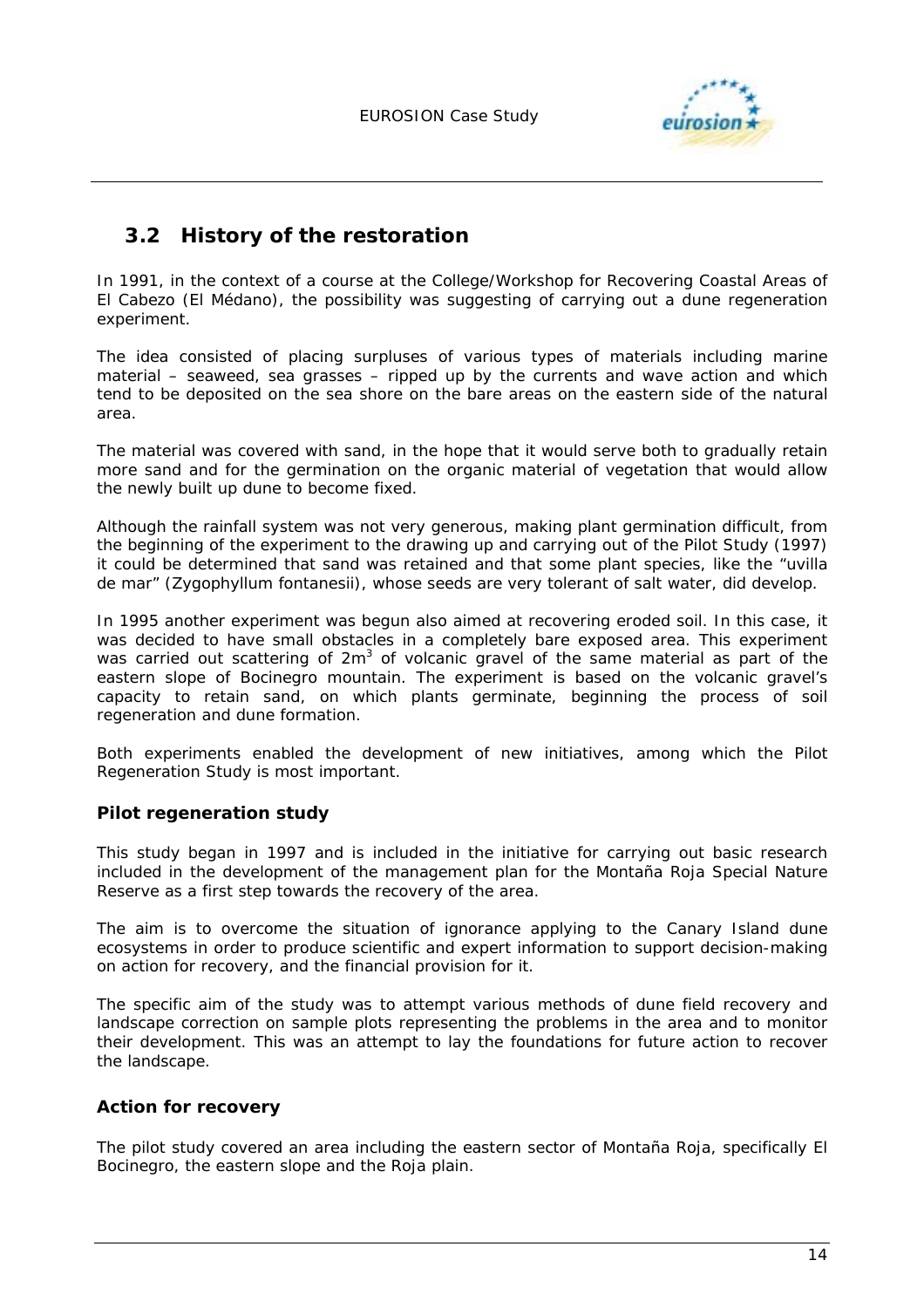

The action area includes 12,770 $m^2$  and is divided into three types of intervention: 1) removing open tracks crossing the land on two limited plots, 2) regenerating soil by means of depositing volcanic gravel, plant material and mounds, which was carried out on eight plots structured in 10x10m squares, 3) recovering the appearance of the landscape on two large plots through treating the soil in two of the areas most degraded by mineral extraction. The colour contrast was corrected with the provision of material with similar characteristics to the surroundings (basically volcanic gravel).

#### **Soil regeneration**

This is based on the 1995 experiment, consisting of having small obstacles in a bare area. Basically, volcanic gravel was used, together with other materials.

#### **Dune regeneration**

A method based on the natural and unusual qualities of the dune landscape, created by native vegetation was used, as well as the genetic material available for regenerating these communities. These actions were based on the artificial creation of mounds of sand that contained organic material to fix the dune and provide it with vegetation.



*Fig. 10: Field of regenerated dunes.*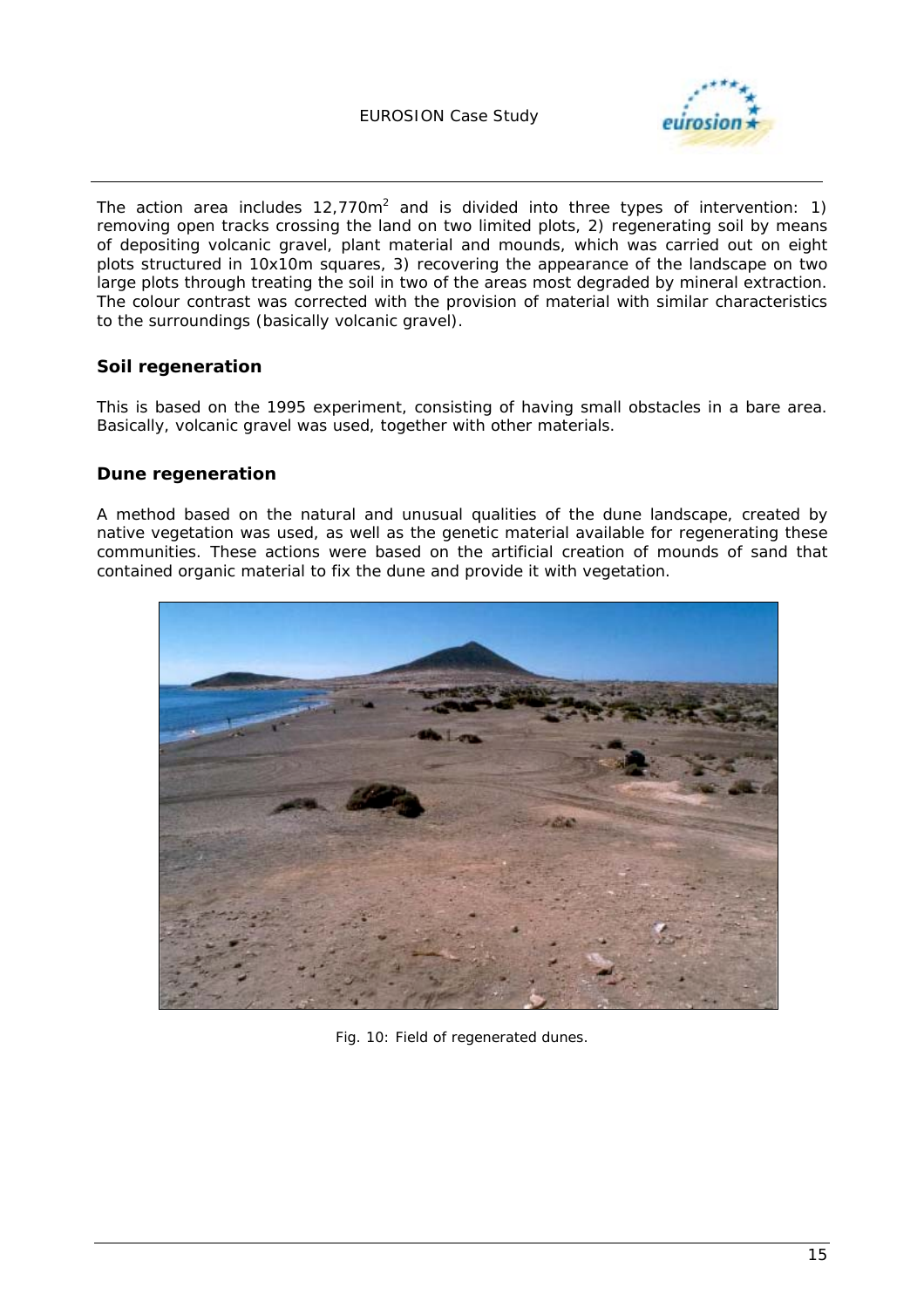



*Fig. 11: Detail of a regenerated dune.*

### **3.3 Financial aspects**

The cost of the recovery programmes already carried out amounts to  $\epsilon$ 123,207.48, with the following breakdown:

- Scientific management of the work: €15,025.30
- Mobilising means and materials: €108,182.18

A recovery programme with an approximate cost of €600,000.00 is currently awaiting approval. However, the management plan includes a "financial document" including a financial estimate of the specific action covered by it, with the aim of securing financial provision.

This financial document reveals the economic environment in which the management plan operates. It has a five-year period and includes the monitoring, evaluation and adjustment of the finance programme in relation to the effectiveness of the action taken.

These financial data are subject to variations that might be experienced concerning dates of carrying out work, taking into account that the management plan is currently at its approval phase.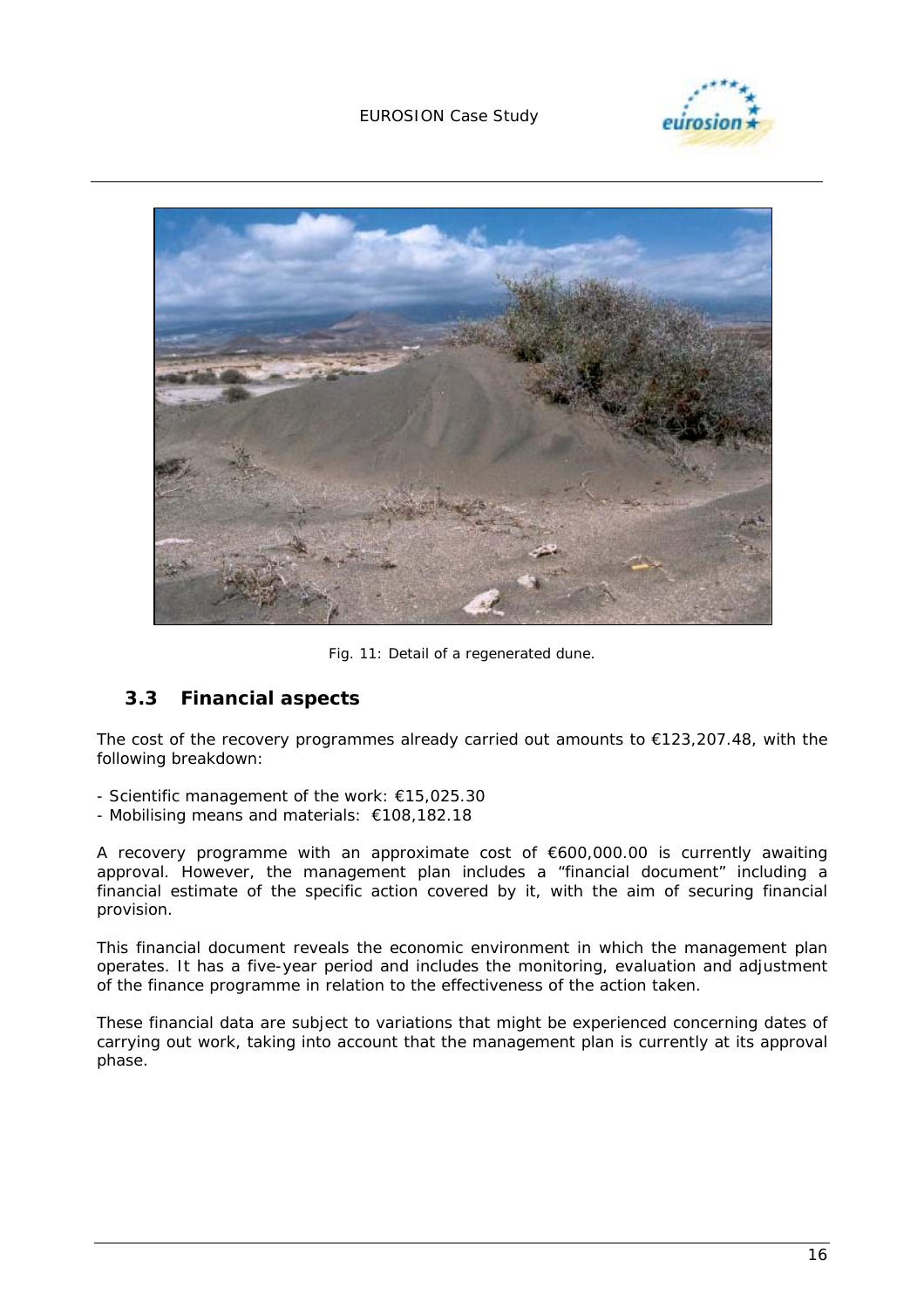

### *Table 1: Estimated Expenditure (Euros).*

| <b>ACTIONS</b>                                 | <b>INVESTMENT</b> |                   | <b>CURRENT EXPENDITURE</b> |              | <b>TOTAL EUROS</b> |
|------------------------------------------------|-------------------|-------------------|----------------------------|--------------|--------------------|
|                                                | REAL              | <b>INTANGIBLE</b> | <b>STAFF</b>               | <b>OTHER</b> |                    |
| <b>ENVIRONMENTAL</b><br><b>RESTORATION</b>     |                   | 500,438.74        |                            |              | 500,438.74         |
| <b>WILDLIFE ACTION</b>                         |                   | 8,348.06          |                            |              | 8,348.06           |
| <b>MONITORING</b><br><b>PROGRAMME</b>          |                   |                   |                            | 48,080.97    | 48.080.97          |
| <b>INFORMATION</b><br><b>STUDIES</b>           |                   | 81,244.82         |                            |              | 81,244.82          |
| <b>INFRASTRUCTURE</b><br><b>AND PUBLIC USE</b> | 64.067.89         |                   |                            |              | 64.067.89          |
| <b>ADMINISTRATIVE</b><br><b>MANAGEMENT</b>     |                   |                   | 12,020.24                  |              | 12.020.24          |
|                                                | 64.067.89         | 590,031.62        | 12,020.24                  | 48,080.97    | 714,200.72         |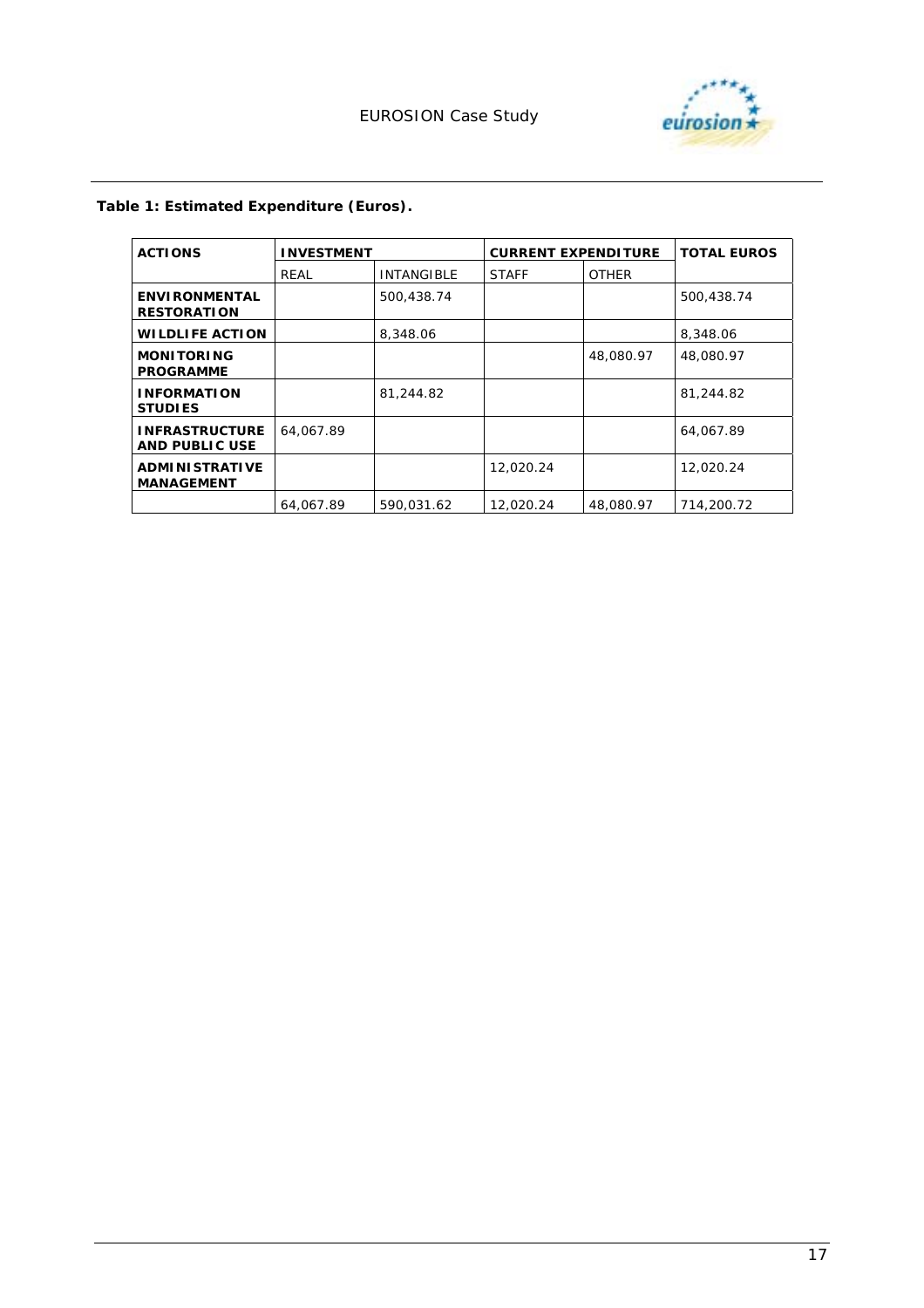

# **4. EFFECTS AND LESSONS LEARNT**

### **4.1. Effects in the Pilot Study**

The monitoring and evaluation reports from the pilot study allow us to draw a series of conclusions on the impact of the action:

The physical environmental processes have acted as catalysts for the expected effects of the action for recovery, especially the climatic ones, as during the monitoring period (1997- 1999) the study area twice underwent a severe drought which impeded plant and dune development, bearing witness to the sedimentary stability of the pilot plots.

- $\geq$  The retention and accumulation of sand has stabilised, above all on the smaller obstacles. The basic explanation points to the height, aggregation and extent of the obstacles, which are smaller in the plots.
- $\geq$  The quantity of sand accumulated depends on the location of the plot, with some areas having a greater flow of sand and some less.
- $\triangleright$  The germinated vegetation was lost because of lack of rain and moisture in the environment and soil.
- $\triangleright$  The restoration project has led to positive effects, in accordance with the aims of the intervention. However, there are also less positive effects deriving from ignorance and consequent lack of criteria for this action on the ground.

### **4.2. Conclusions**

The study area is one more example of the need for direct intervention by public authorities in the common effort to recover, protect and conserve natural areas. The importance of this intervention is determined both by legal aspects affecting the protection of the area and planning for its recovery and conservation, and by the scientific and technical complexity surrounding any kind of action in sensitive natural areas undergoing direct human pressure.

So, the management plan is a basic instrument for the future of the natural area, both from the point of view of preserving its natural values and concerning the uses to which it can be put by the population and its users.

The strategy of subordinating any intervention to the evaluation of the capacity of the natural environment to regenerate itself more than justifies the initial cost borne by the pilot study, as it has enabled a series of important conclusions to be drawn with a view to carrying out future actions.

The aim sought in the environmental planning and management of the area correlates with the criteria of sustainability. The erosion and degradation of the soil through the effects of occupation and indiscriminate use by human beings limits in a determining way the future economic, educational and social benefits that can be drawn from the land. So, it is a question of returning the land to its condition as a support for life, correcting the physical impacts of human activity and restoring the balance between the various beings that use its resources, including human beings.